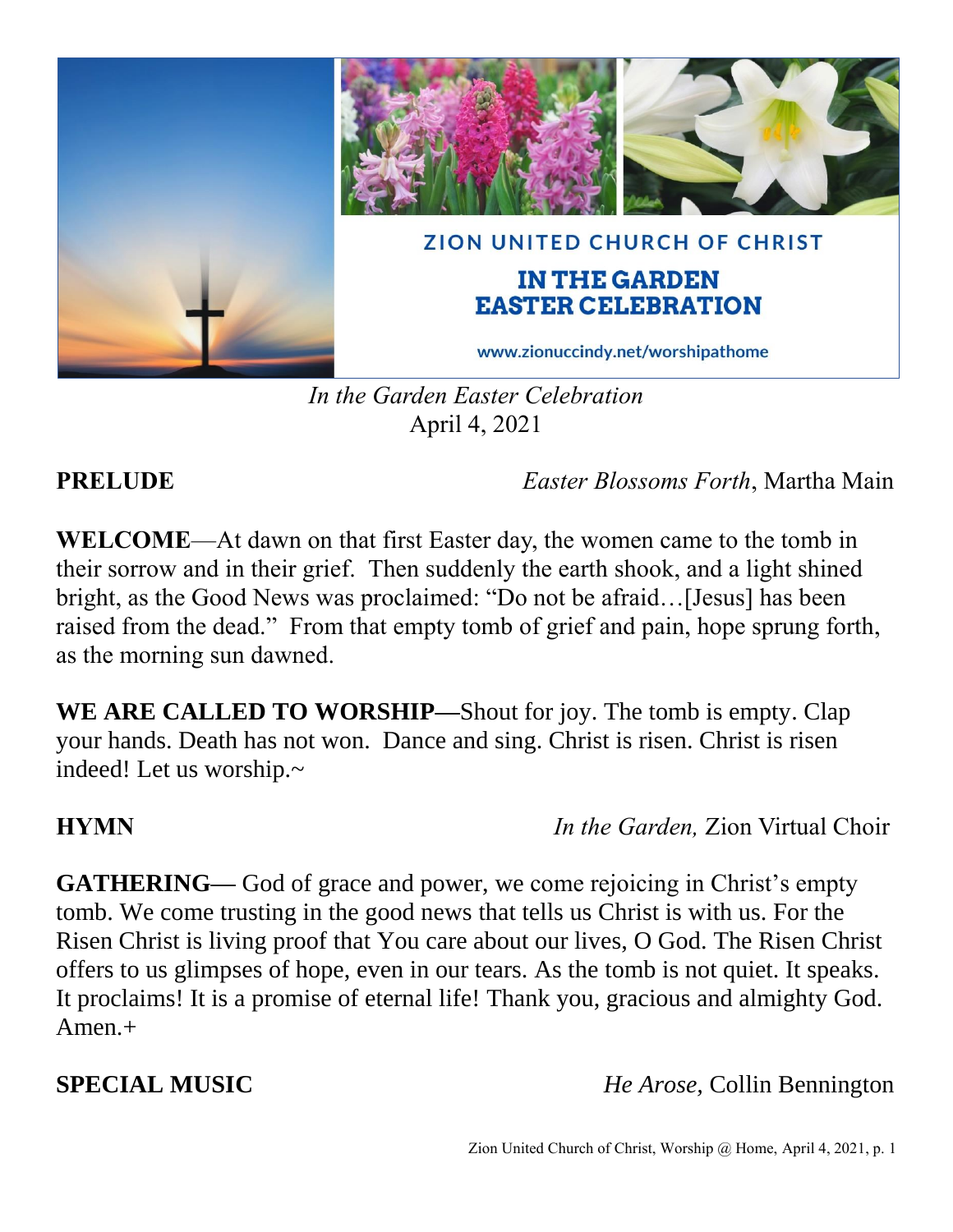### **THE GOOD NEWS PROCLAIMED** *Matthew 28:1-10, 16-20*

After the sabbath, as the first day of the week was dawning, Mary Magdalene and the other Mary went to see the tomb. <sup>2</sup>And suddenly there was a great earthquake; for an angel of the Lord, descending from heaven, came and rolled back the stone and sat on it.  ${}^{3}$ His appearance was like lightning, and his clothing white as snow. <sup>4</sup>For fear of him the guards shook and became like dead men. <sup>5</sup>But the angel said to the women, 'Do not be afraid; I know that you are looking for Jesus who was crucified. <sup>6</sup>He is not here; for he has been raised, as he said. Come, see the place where he[\\*](javascript:void(0);) lay. <sup>7</sup>Then go quickly and tell his disciples, "He has been raised from the dead,<sup>[\\*](javascript:void(0);)</sup> and indeed he is going ahead of you to Galilee; there you will see him." This is my message for you.' <sup>8</sup>So they left the tomb quickly with fear and great joy, and ran to tell his disciples. <sup>9</sup>Suddenly Jesus met them and said, 'Greetings!' And they came to him, took hold of his feet, and worshipped him. <sup>10</sup>Then Jesus said to them, 'Do not be afraid; go and tell my brothers to go to Galilee; there they will see me.'

16 Now the eleven disciples went to Galilee, to the mountain to which Jesus had directed them. <sup>17</sup>When they saw him, they worshipped him; but some doubted. <sup>18</sup>And Jesus came and said to them, 'All authority in heaven and on earth has been given to me. <sup>19</sup>Go therefore and make disciples of all nations, baptizing them in the name of the Father and of the Son and of the Holy Spirit,  $^{20}$  and teaching them to obey everything that I have commanded you. And remember, I am with you always, to the end of the age. $i^*$  $i^*$ 

**HYMN** *Christ is Alive,* Martha Main

**MEDITATION** *Take the Garden with You*

### **WE RESPOND TO GOD'S WORD WITH OUR GIVING**

**Invitation –** In gratitude for the gift of new life in Christ, let us bring our gifts and our offerings this day.~

**April Benevolence** – Our Church's Wider Mission (OCWM) was our main benevolence offering in years past, and we are highlight it for the month of April. The majority of this important offering stays right here in our own Indiana-Kentucky Conference to support the conference staff who serve our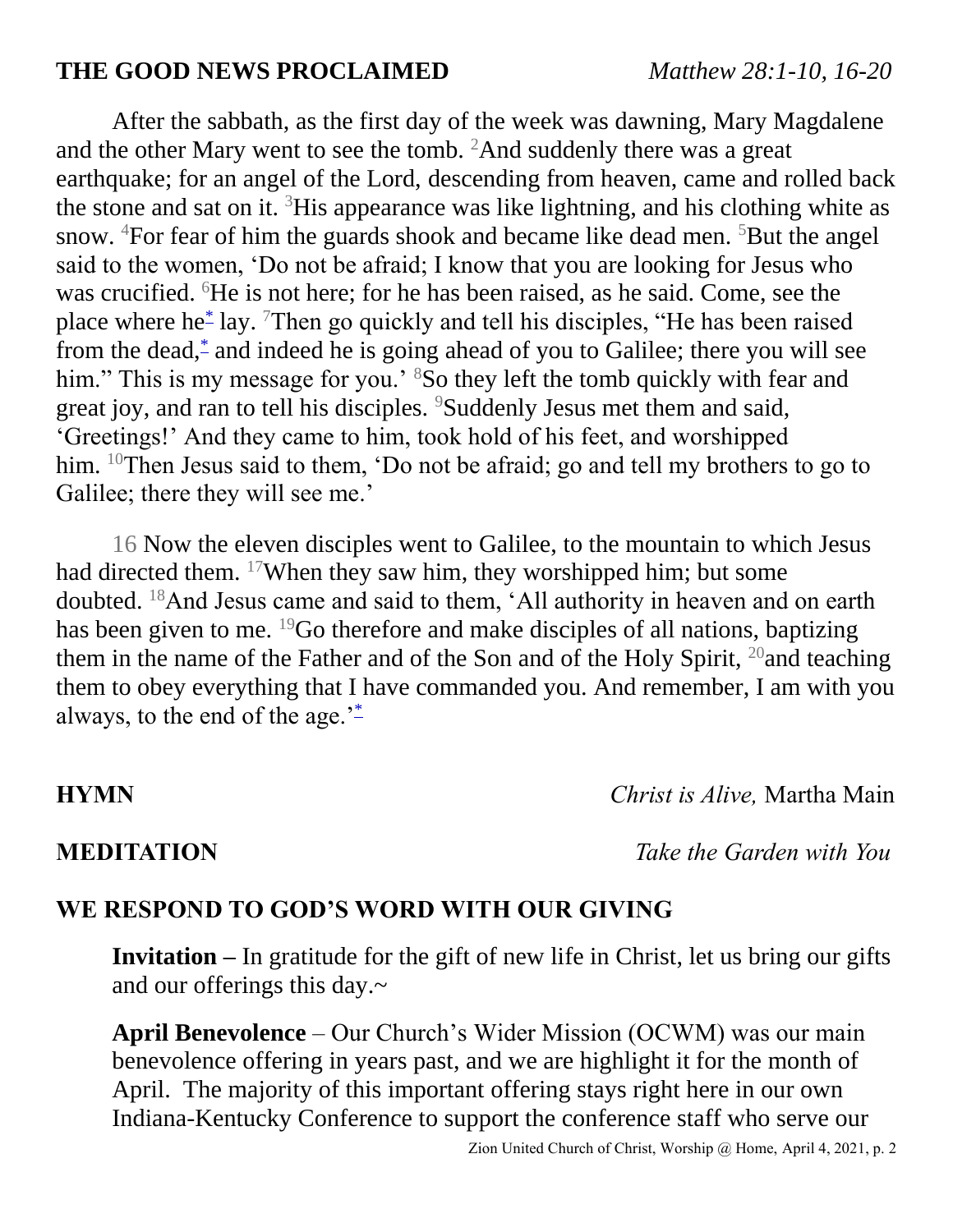congregations and the variety of programing and education our conference provides local congregations and pastors. The rest of this offering goes to support our wider church family in the United Church of Christ, here in the United States and through ministries we share with partners around the world.

You can mail your offerings to our office. We check the mail regularly. Zion United Church of Christ 8916 E. Troy Ave. Indianapolis, IN 46239

Or, you can donate through our website through our secure PayPal button at www.zionuccindy.net/donate. Please know that PayPal receives a 2.2% processing fee and a \$0.30 transaction charge. You are able to set up reoccurring, monthly payments.

**We Give Thanks** – God of love and grace, for the love and life that you give us in Christ, we offer you these signs of our gratitude; for the compassion and mercy that you give us in the Holy Spirit, we offer you our thankfulness and praise. Receive these gifts in your holy name. Amen.~

# **SPECIAL MUSIC** Kaylee Gephart

# **WE GATHER AT THE TABLE**



**Set Your Place at the Table**—Communion was first celebrated in the homes of those in the early church. Friends and family would gather together to pray, singing songs, and break bread. We carry on that tradition today. Whatever you have on hand to celebrate communion will work just fine, because this ancient ritual is not about what we use for this meal or where we partake of it.

Instead, it is about the act of remembrance. So gather around the table, prepare your place, and remember that Christ is in our midst.

**Our Invitation—**Throughout our Lenten journey we have acknowledged our brokenness and our need for healing. We have heard the stories of how Christ bore witness to the pain of the world and, instead of turning away as so many had done, he responded with healing care. At Christ's table we remember that Christ would take upon himself the brokenness of the world so that he might pour out that healing care and tender grace to all. In the breaking of the bread,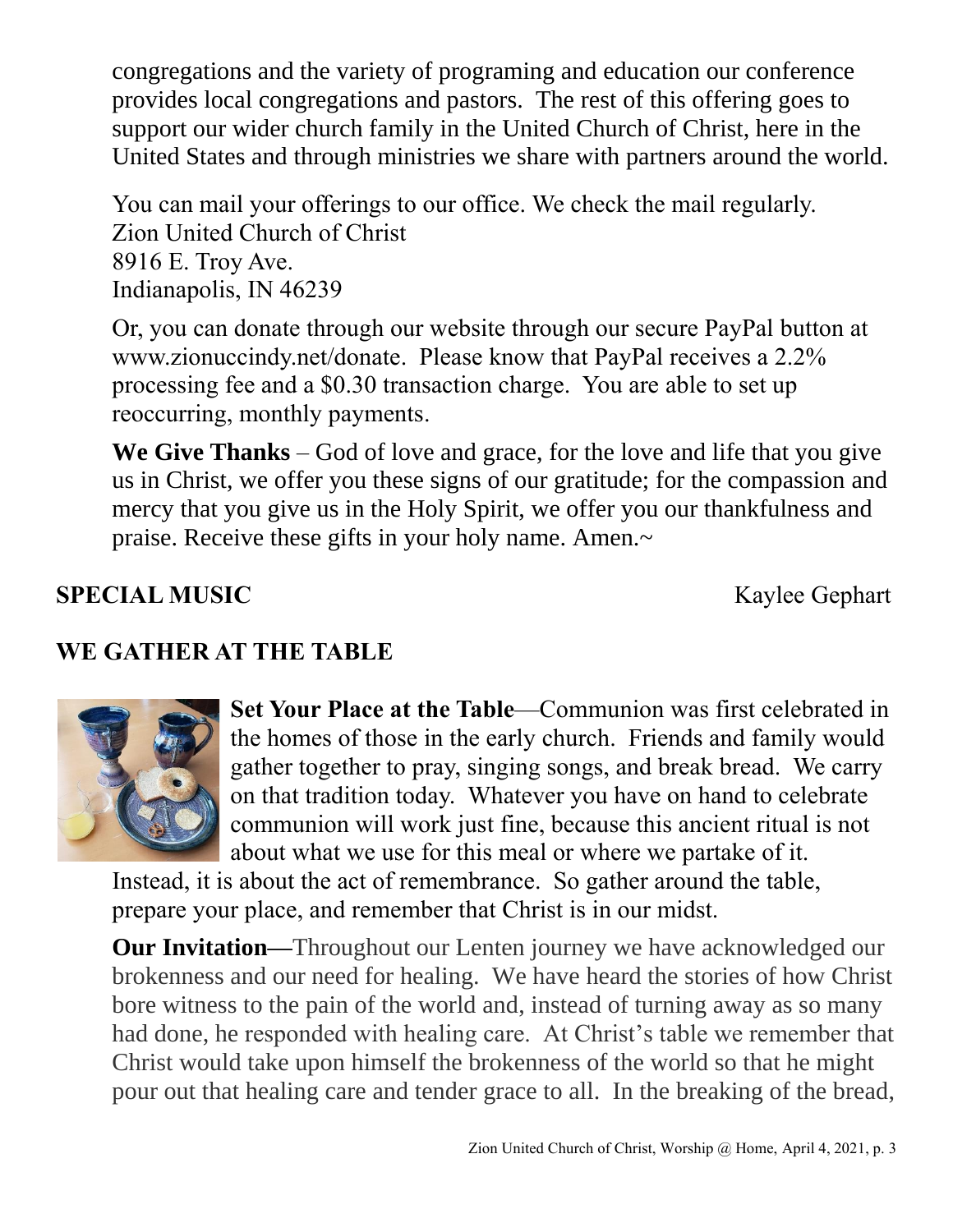we proclaim that in Jesus Christ there is the promise of new life, hope of healing, and a multitude of mercy.

**We Acknowledge Our Brokenness**— God of resurrection grace, help us in our pain, despair and fear so that we are not prone to follow the path of hopelessness. Help us, to instead, be like the Risen Christ, and rise up, as a brave and holy people, living beyond our pain, despair and fear by remaining hopeful in your steadfast love. Help us, we pray. Amen.+

**We Are Assured of Grace**— God hears our prayers of grace and mercy, and raises our countenance from despair, into resurrection joy! God meets us in our human suffering, comforts us in our tears, and offers to us new hope, Hallelujah!+

**The Words of Institution**—We remember that on the night of betrayal and desertion, and on the eve of death, Jesus gathered the disciples for the feast of Passover. Jesus took bread, and after giving thanks, broke the bread, and gave it to the disciples saying: 'This is my body which is broken for you. Do this in remembrance of me.' In the same way, Jesus also took the cup after supper, saying: 'This cup is the new covenant in my blood. Do this, as often as you drink it, in remembrance of me.' By eating this bread and drinking this cup, we proclaim Christ's death and celebrate Christ's resurrection, and await Christ's coming again.+

**Blessing Our Meal**— Bless this bread and this cup, the wheat and the grape, the farmer and the harvest, the seed and the sower. These simple elements are shared in community, so that we may taste and see your goodness and become one body in Christ. For it is through Christ, in Christ, and with Christ, in the unity of the Holy Spirit, that all glory is yours, God most holy, now and forevermore. Amen.+

**We Share the Bread and the Cup** – (*Taking the bread*) Take and eat, this is Christ's body broken for you. (*Taking the cup*) Take and drink, this is Christ's blood shed for you and the forgiveness of sins.

**We Give Thanks**— Almighty God, we give you thanks for the gift of our Savior's presence in the simplicity and splendor of this holy meal. Unite us with all who are fed by Christ's body and blood that we may faithfully proclaim the good news of your love and that your universal church may be a rainbow of hope in an uncertain world; through Jesus Christ our redeemer. Amen.'